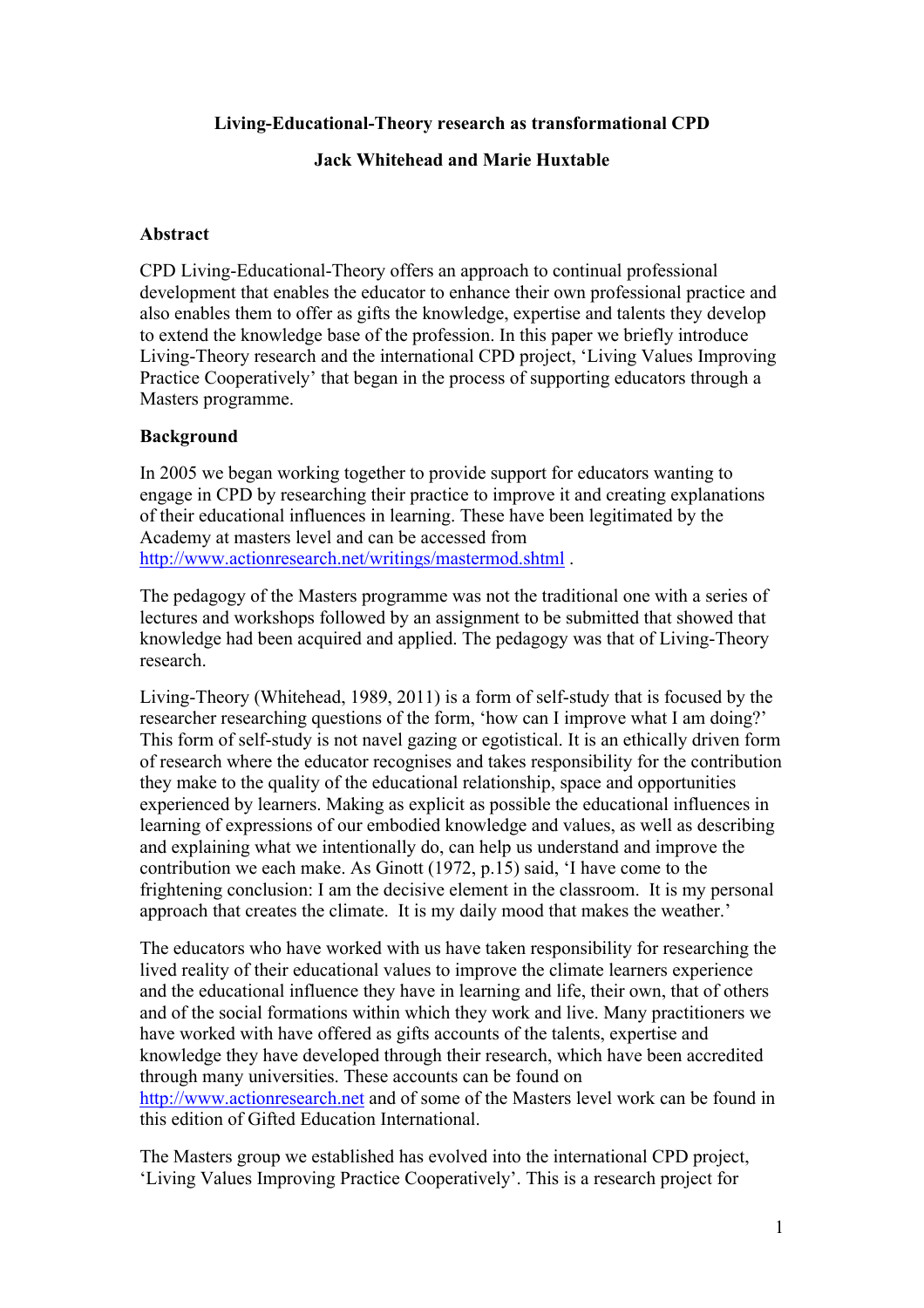leaders, teachers and other professionals, from a variety of fields, who are committed to improving the life-chances and well-being of individuals and communities, by enquiring individually, collaboratively and co-operatively into the processes of improving their practice and knowledge-creation. The project has a physical and virtual 'home' and meeting place. You can join us by looking on http://www.actionresearch.net where you will also find a wealth of resources and information about other educational communities you may wish to join or learn about.

As we research to improve our individual daily practice we are also researching together to learn how to improve how we learn, work and research co-operatively and collaboratively. Through the project we have been researching to create and make public our knowledge, talents and expertise of how we are each, and together, improving education in our daily practice using a living theory approach.

#### **What is a Living-Theory research approach to improving practice?**

In 1972 Whitehead was working in an inner-city secondary school teaching science. A lesson went so badly he came out determined to find ways to help his reluctant learners to do better. One of his responses was to develop enquiry-based learning. He thought he was doing that well but when he looked at videotapes of his practice he was shocked to see that in fact he was giving his students the questions and answers. He experienced himself as a living contradiction in the sense that he could see himself denying in his practice values that he claimed to hold. At this time he was also working on his Masters Degree. He began to think of the explanations he produced for his educational influences in his own learning and in the learning of others. He distinguished such explanations from those generated by philosophy, psychology, sociology and history, which constituted the disciplines approach to educational theory. In this approach the practical principles Whitehead used to explain his educational influences in learning were held to be, at best, pragmatic maxims that had a crude and superficial justification in practice and that would be replaced in any rationally developed theory by principles with more theoretical justification from the disciplines of education (Hirst 1983, p. 18). Because of this mistake in the dominant view of educational theory, Whitehead decided to move to a University, as an educational researcher, to see if he could contribute to the creation of valid forms of educational theory.

Over the next 40 years Whitehead evolved Living-Theory research. It is educational and a self-study of a person's presence in the world that is generative and transformational in the process of researching to improve it. Through the cooperative engagement with others, in the process of creating their living-theories, each researcher develops and offers, talents, expertise and knowledge that are recognised and valued. The researcher as learner is empowered to accept and express their responsibility for the educational influence they have in their own learning, in the learning of others and in the learning of the social formations they are part of.

What does this look like in practice? Where to start? The simple answer is to begin with where you are and focus on what excites, puzzles or challenges you in the hereand-now. There is not a set procedure as is common with many of the social sciences. Living-Theory research is instead a multidimensional and relationally dynamic process. Rather than trying to impose a structure, each Living-Theory researcher evolves methods of enquiry that help them to recognise, as they emerge in the process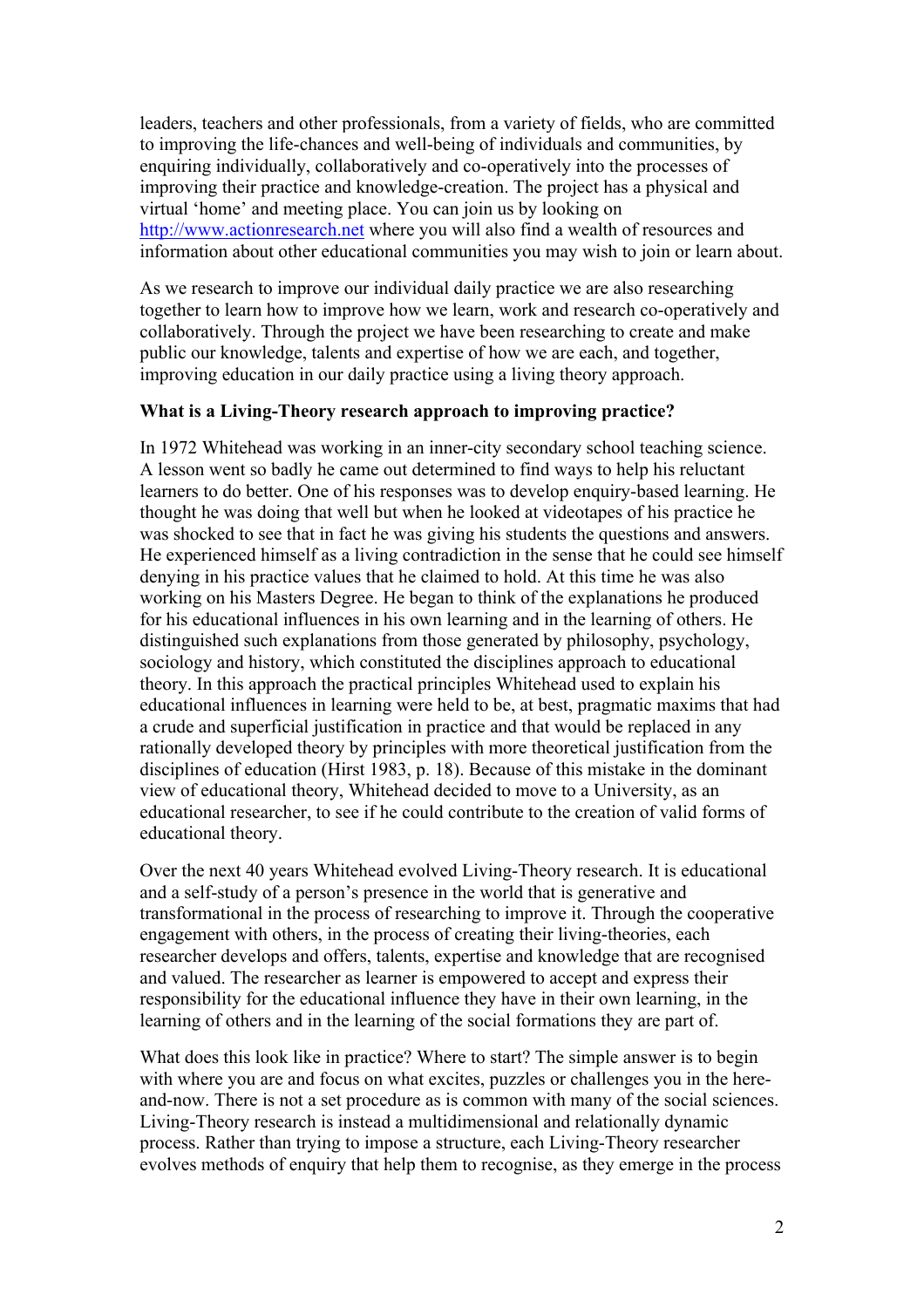of enquiry, the values that give meaning and purpose to their lives and which form their explanatory principles and living standards of judgment (Laidlow, 1996) of their practice. Dadds and Hart (2001, p. 166) refer to this as methodological inventiveness. They point out that how practitioners choose to research, and their sense of control over this, can be as important to their sense of identity within the research as their research outcomes:

'No methodology is, or should be, cast in stone, if we accept that professional intention should be informing research processes, not pre-set ideas about methods of techniques.' (p. 169)

As the researcher develops their enquiry they often produces some reflective writing on formative experiences in their life, which may or may not be included in subsequent published work. These narratives often reveal to the practitioner the ontological values, the values that give meaning and purpose to their lives, which are at the heart of their practice and why they are seeking to improve. At the same time there may be a problem they are struggling to resolve, such as 'How can I teach this child better?' or 'How can I implement the latest national strategy without compromising the quality of education in my school?' However, the question to which the research offers an answer is rarely clear at the beginning but emerges in the course of enquiry. It is a question that is not an idealised one but is rooted in the reality of the evolving response within the constraints and tensions of the real world, of which we are each a part of and wish to improve.

Sometimes a researcher finds it easier in the first place to use the questions that Whitehead has developed to guide their enquiries:

- What is my concern?
- Why am I concerned?
- What am I going to do about it?
- What data will  $\overline{I}$  gather to help me to judge my effectiveness?<br>• How does the data help me to clarify the meanings of my emb
- How does the data help me to clarify the meanings of my embodied values as these emerge in practice?
- What values-based explanatory principles do I use to explain my educational influence?
- How do I use my values-based standards of judgment in evaluating the validity of my claims to be improving my practice?
- How will I strengthen the validity of my values-based explanations of my educational influences in learning?

Those familiar with action research and TASC (Thinking Actively in a Social Context; Wallace & Adams, 1993, Wallace et al., 2004) will recognise commonalities. Huxtable (2012), for instance, found a way of understanding her living-theory research by integrating TASC and the action reflection cycle that Whitehead has described above into what she has called Living-Theory TASC. Living-theory researchers gradually gain confidence in their own creativity and ability to research but initially may find it helpful to use frameworks they are already comfortable with.

#### **Creating multi-media narratives of explanations of educational influence**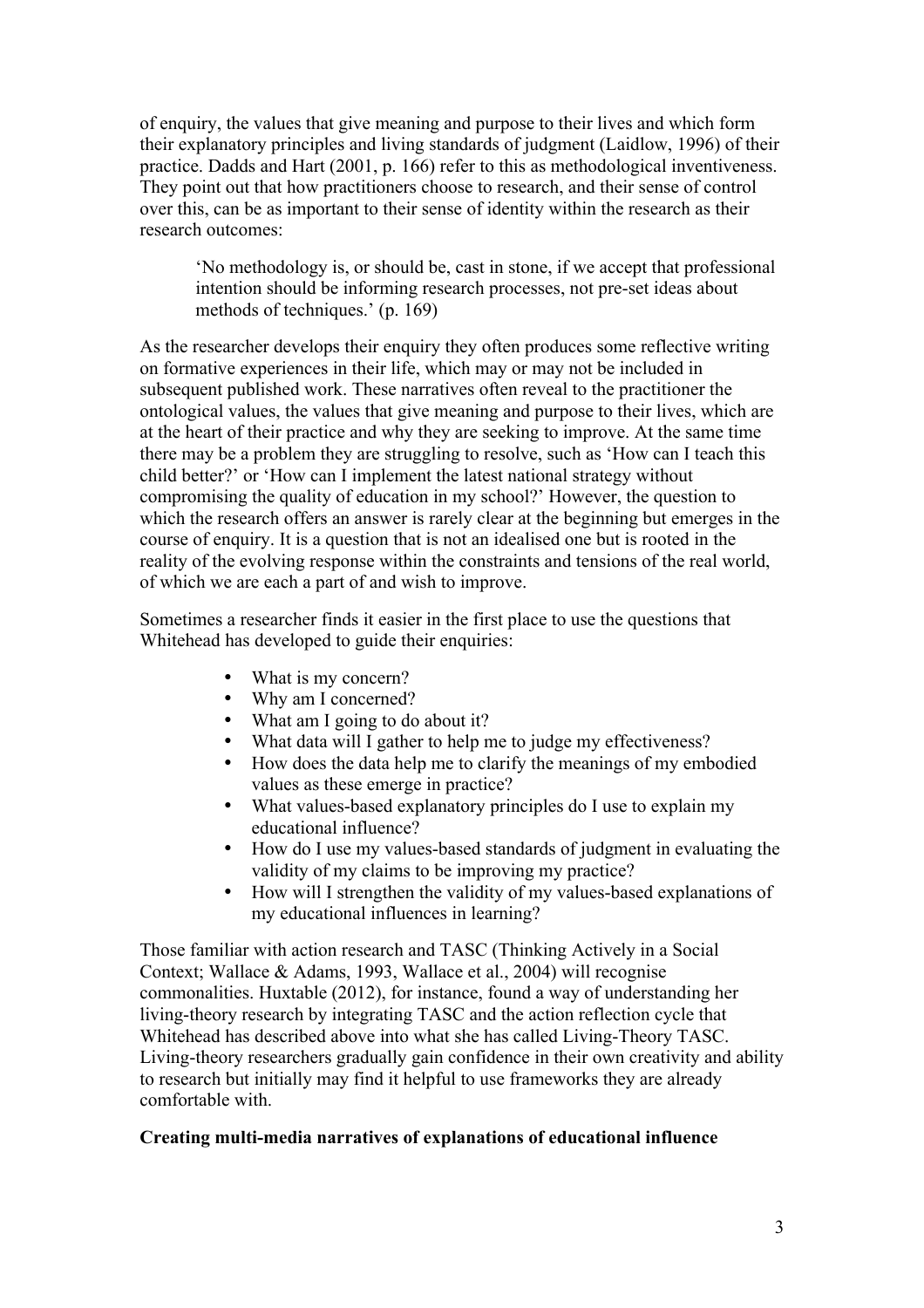Whitehead distinguishes research as valid knowledge made public. To make our learning public we need to create communicable, valid accounts of our livingeducational-theories. In the process of creating such accounts we not only enhance our own learning and lives but also hope to enhance the learning and lives of others and contribute to the pooling of knowledge that carries hope of creating a more humane world. Text alone cannot communicate fully the meaning of ontological values such as a loving recognition, respectful connectedness or educational responsibility. While taking Lather's (1994) point about the irony inherent in trying to represent something that can never reach the being of the thing itself, we believe that multi-media narratives can get closer to communicating the meanings of energyflowing values that can be done using text alone. We are heartened by the recognition, by the editors of journals such as 'Teaching and Teacher Education', that scholarly enquiries beyond written text can use alternative forms of representation to communicate meanings that cannot be carried by written text alone (Hunter, et. al., 2012).

To strengthen the validity of multi-media narratives we use questions derived from Habermas's (1976, pp. 2-3) four criteria of social validity. By this we mean that we respond to the accounts in validation groups, of between three to eight peers, through the questions:

- How could the comprehensibility be improved?
- How could the evidenced used to justify assertions be strengthened?
- How could the awareness of the socio-historical and socio-cultural influences in the writing be extended and deepened?
- How could the authenticity of the writing to show the writers commitment to the values they claim to hold be developed over time and interactions?

These values and processes are being lived and developed in the Living-Theory CPD project that has evolved from the Masters programme.

# **Living Values Improving Practice Cooperatively: An international CPD project**

The project is grounded in the assumption that each individual has talents that could be developed in learning that enhances the individual's well-being and the well-being of others in living loving and productive lives in enquiries of the kind, 'How do I improve what I am doing?' The project participants are committed to living as fully as possible, in the creation of their living educational theories, the personal and cooperative values and understandings that carry hope for the future of humanity.

The project is continuously evolving and you can participate in both the project and its evolution as you express and develop your talents and offer them as gifts to other by accessing details of the project at:

# http://www.actionresearch.net/writings/huxtable/LLCCPD/Home.html

and making your own contributions to:

http://www.spanglefish.com/livingvaluesimprovingpracticecooperatively/

As you create your own living-education-theories as explanations of your educational influences in learning you may wish to contribute to the community of practitionerresearchers from all over the world who have already published their accounts in the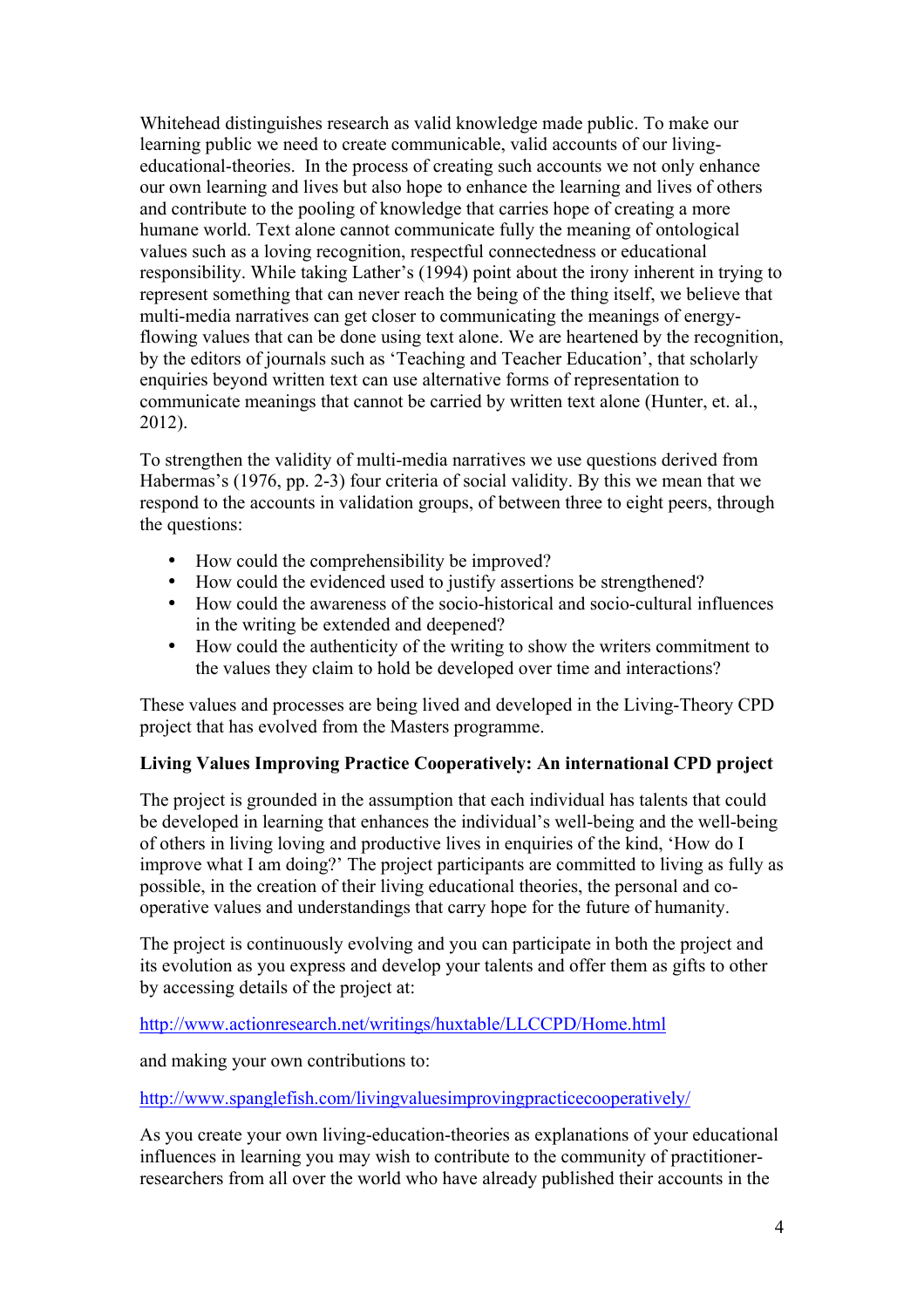Educational Journal of Living Theories (EJOLTS). For the archive and present issue together with details of submission see: http://ejolts.net

We intend this issue of Gifted Education International to be a contribution to this global initiative on developing the talents that carry hope for the future of humanity and in offering these educational gifts to enhance our international contexts.

### **References**

Dadds, M. and Hart, S. (2001) *Doing Practitioner Research Differently*. London: RoutledgeFalmer.

Ginott, H. (1972) *Teacher and Child*. New York: Macmillan.

Habermas, J. (1976) Communication and the evolution of society. London : Heinemann.

Hirst, P. (Ed.) (1983) Educational Theory and its Foundation Disciplines. London: RKP.

Hunter, L., Wubbels, T, Hamilton, M. L, and Clandinin, J. (2012) Scholarly Work Beyond Written Texts. Call for manuscripts for a special issue of Teaching and Teacher Education.

Huxtable, M. (2012) Thesis, How do I Evolve Living-Educational-Theory Praxis in Living-boundaries? Ph.D. Thesis, University of Bath. Retrieved 13 October 2012 from http://www.actionresearch.net/living/mariehuxtable.shtml

Laidlaw, M. (1996) *How Can I Create My Own Living Educational Theory As I Offer You An Account Of My Educational Development?* Ph.D. Thesis, University of Bath. Retrieved 14 October 2012 from http://actionresearch.net/living/moira2.shtml

Lather,P . (1994) Fertile obsession: Validity after poststructuralism, in A. Gitlin (Ed.), Power and method : Political activism and educational research (pp. 36-60). London, U K: Routledge.

Wallace, B. and Adams, H. (1993) *TASC Thinking Actively in a Social Context*. Bicester: A B Academic.

Wallace, B., Maker, J., Cave, D. and Chandler, S. (2004) *Thinking Skills and Problem-Solving An Inclusive Approach: A Practical Guide for Teachers in Primary School*. London: David Fulton.

Whitehead, J. (1989) Creating a Living Educational Theory from Questions of the Kind, 'How do I Improve My Practice?', *Cambridge Journal of Education*, 19, pp. 41- 52.

Whitehead, J. (2011) *Theories produced by practitioner researchers: contribution to improvement both locally and globally*. A keynote presentation to the UH--nett Vest1 workshop, 16–17 November 2011 at Solstrand, Norway with the theme of 'Research on Teacher Education: Past present, future', in the context of developing an agenda